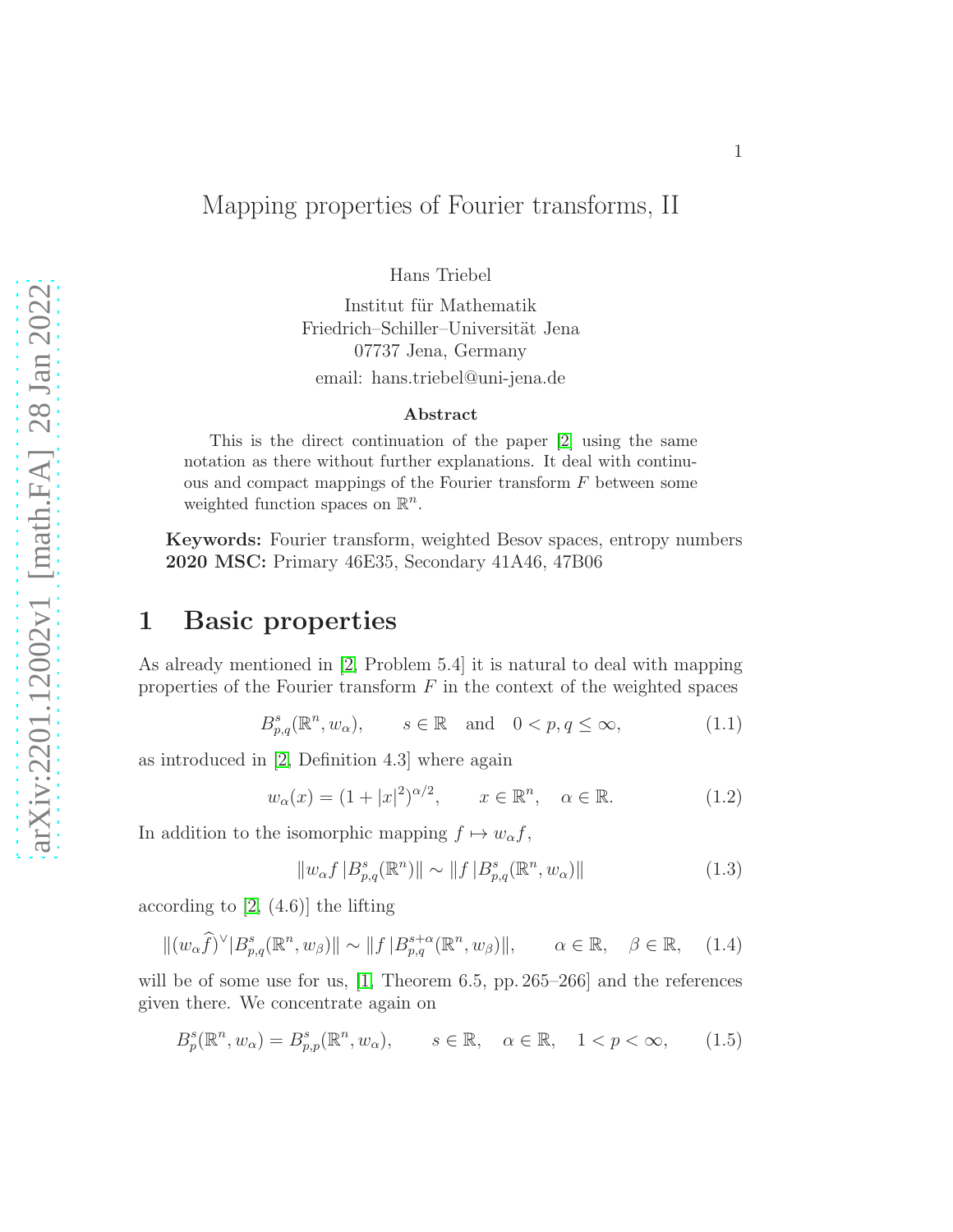### 2 1 BASIC PROPERTIES

and its special case

<span id="page-1-3"></span>
$$
H^s(\mathbb{R}^n, w_\alpha) = B_2^s(\mathbb{R}^n, w_\alpha) = B_{2,2}^s(\mathbb{R}^n, w_\alpha), \qquad s \in \mathbb{R}, \quad \alpha \in \mathbb{R}.\tag{1.6}
$$

<span id="page-1-4"></span>**Proposition 1.1.** Let  $s \in \mathbb{R}$  and  $\alpha \in \mathbb{R}$ . Then the Fourier transform

$$
F: Hs(\mathbb{R}^n, w_\alpha) \hookrightarrow H^\alpha(\mathbb{R}^n, w_s)
$$
 (1.7)

is an isomorphic mapping,

<span id="page-1-1"></span>
$$
FH^{s}(\mathbb{R}^{n}, w_{\alpha}) = H^{\alpha}(\mathbb{R}^{n}, w_{s}).
$$
\n(1.8)

*Proof.* Let  $f \in H^s(\mathbb{R}^n, w_\alpha)$ . Then it follows from [\(1.4\)](#page-0-0) (with  $L_2(\mathbb{R}^n, w_s)$  in place of  $B_{p,q}^s(\mathbb{R}^n, w_\beta)$ ,  $FL_2(\mathbb{R}^n) = L_2(\mathbb{R}^n)$ , and [\(1.3\)](#page-0-1) that

<span id="page-1-0"></span>
$$
\|\widehat{f}|H^{\alpha}(\mathbb{R}^n, w_s)\| \sim \| (w_{\alpha}f)^{\wedge} |L_2(\mathbb{R}^n, w_s)\|
$$
  
\n
$$
\sim \|w_s(w_{\alpha}f)^{\wedge} |L_2(\mathbb{R}^n)\|
$$
  
\n
$$
\sim \|w_{\alpha}f|H^s(\mathbb{R}^n)\|
$$
  
\n
$$
\sim \|f|H^s(\mathbb{R}^n, w_{\alpha})\|.
$$
\n(1.9)

Conversely, for any  $g \in H^{\alpha}(\mathbb{R}^n, w_s)$  there is an  $f \in H^s(\mathbb{R}^n, w_\alpha)$  with  $\widehat{f} = g$ and a counterpart of [\(1.9\)](#page-1-0). This proves the proposition.

Remark 1.2. In particular,

<span id="page-1-2"></span>
$$
FH^{s}(\mathbb{R}^{n}, w_{s}) = H^{s}(\mathbb{R}^{n}, w_{s}), \qquad s \in \mathbb{R}, \qquad (1.10)
$$

may be considered as the weighted extension of

$$
FL_2(\mathbb{R}^n) = L_2(\mathbb{R}^n), \qquad L_2(\mathbb{R}^n) = H^0(\mathbb{R}^n, w_0).
$$
 (1.11)

Now it is quite clear that the role played by  $L_2(\mathbb{R}^n)$  and  $L_2(\mathbb{R}^n, w_\alpha)$ ,  $\alpha > 0$ , in the theory of compact mappings of  $F$  between unweighted spaces as devel-oped in [\[2\]](#page-7-0) is now taken over by  $H^s(\mathbb{R}^n, w_s)$ ,  $s \in \mathbb{R}$ , and  $H^s(\mathbb{R}^n, w_{s+\alpha})$  where again the degree of compactness is measured in terms of entropy numbers as recalled in [\[2,](#page-7-0) Definition 4.1] including related referenced to the literature. One may ask for entropy numbers of compact mappings

$$
F: \quad B_p^{s_1}(\mathbb{R}^n, w_{\alpha_1}) \hookrightarrow B_p^{s_2}(\mathbb{R}^n, w_{\alpha_2}), \tag{1.12}
$$

for fixed weights, which means  $\alpha_1 = \alpha_2$ , for fixed smoothness, which means  $s_1 = s_2$ , or for a mixture of both. But this will not be done here in detail. We add now a comment to the case of fixed weights and shift the more interesting task for fixed smoothness to the next section.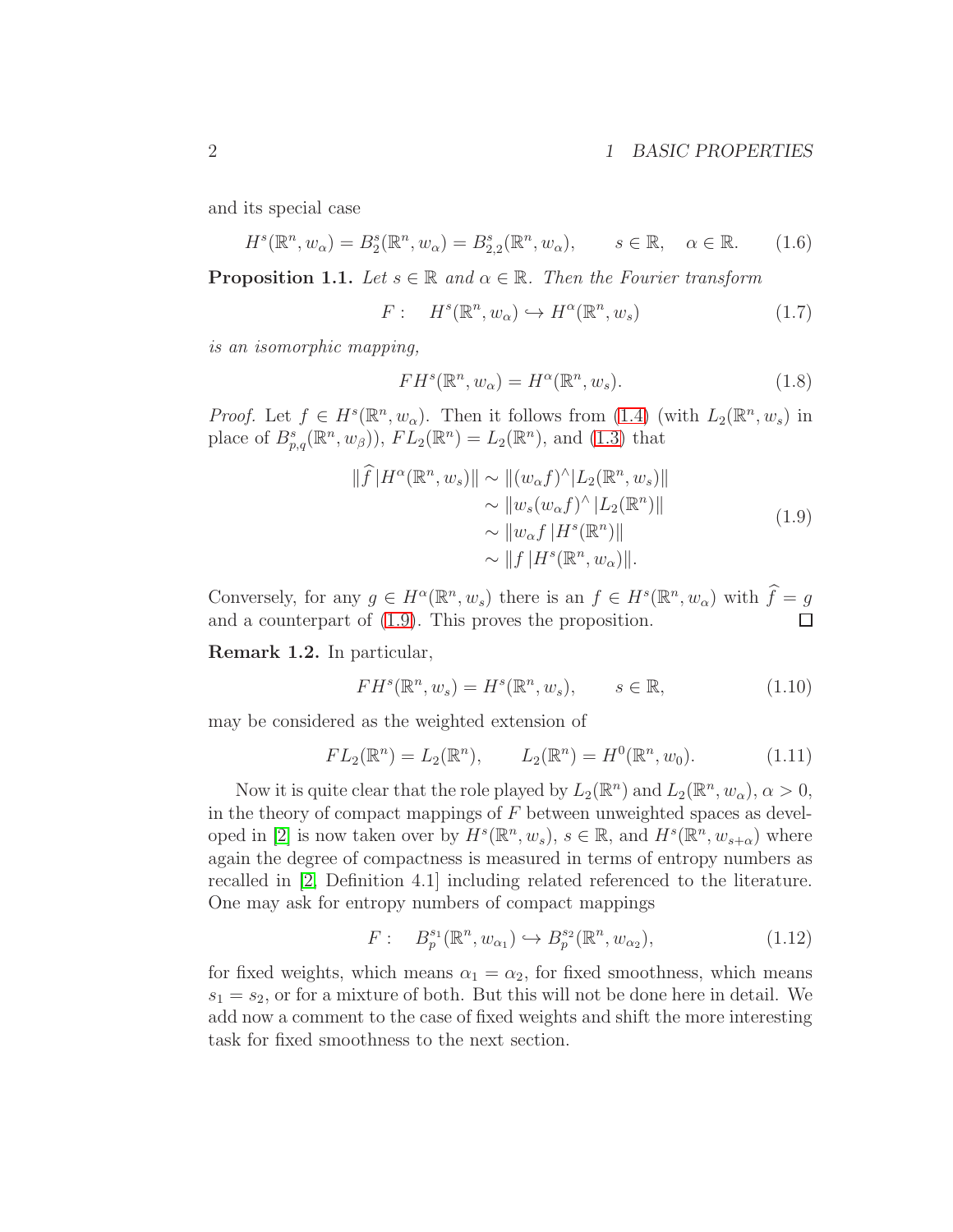$$
F: H^{s_1}(\mathbb{R}^n, w_s) \hookrightarrow H^{s_2}(\mathbb{R}^n, w_s) \tag{1.13}
$$

<span id="page-2-0"></span>is compact and

$$
e_k(F) \sim \begin{cases} k^{-\frac{\sigma_2}{n}} & \text{if } \sigma_2 < \sigma_1, \\ \left(\frac{k}{\log k}\right)^{-\frac{\sigma_2}{n}} & \text{if } \sigma_2 = \sigma_1, \\ k^{-\frac{\sigma_1}{n}} & \text{if } \sigma_2 > \sigma_1, \end{cases} \tag{1.14}
$$

 $2 \leq k \in \mathbb{N}$ , where  $s_1 = s + \sigma_1$  and  $s_2 = s - \sigma_2$ .

Proof. By [\(1.8\)](#page-1-1) one has

$$
FH^{s_1}(\mathbb{R}^n, w_s) = H^s(\mathbb{R}^n, w_{s_1}).
$$
\n(1.15)

This extends [\[2,](#page-7-0) (4.37)] from  $s = 0$  to  $s \in \mathbb{R}$ . Then one can argue as there, relying now on [2, Proposition 4.5]. relying now on [\[2,](#page-7-0) Proposition 4.5].

**Remark 1.4.** This extends [\[2,](#page-7-0) Theorem 4.8(ii)] from  $s = 0$  to  $s \in \mathbb{R}$ . It is quite clear that there are related counterparts of [\[2,](#page-7-0) Theorem 4.8(iii),(iv)] for the compact mappings

<span id="page-2-1"></span>
$$
F: \quad B_p^{s+\sigma_1}(\mathbb{R}^n, w_s) \hookrightarrow B_p^{s-\sigma_2}(\mathbb{R}^n, w_s), \qquad 1 < p < \infty, \quad s \in \mathbb{R}, \tag{1.16}
$$

with

$$
\begin{cases}\n\sigma_1 > d_p^n, \ \sigma_2 > 0 \\
\sigma_1 > 0, \ \sigma_2 > |d_p^n| \quad \text{if } 2 \le p < \infty,\n\end{cases} \tag{1.17}
$$

where as there

<span id="page-2-2"></span>
$$
d_p^n = 2n\left(\frac{1}{p} - \frac{1}{2}\right), \qquad n \in \mathbb{N}, \quad 1 < p < \infty. \tag{1.18}
$$

## 2 Main assertions

So far we dealt in Theorem [1.3](#page-2-0) and in the indicated generalizations in [\(1.16\)](#page-2-1) with the same weight both in the source spaces and in the target spaces. The outcome is apparently a rather straightforward generalization of corresponding assertions in [\[2\]](#page-7-0) for the unweighted spaces. The question arises what happens if the weights in the source spaces and in the target spaces are different. For this purpose it seems to be reasonable to fix first not only the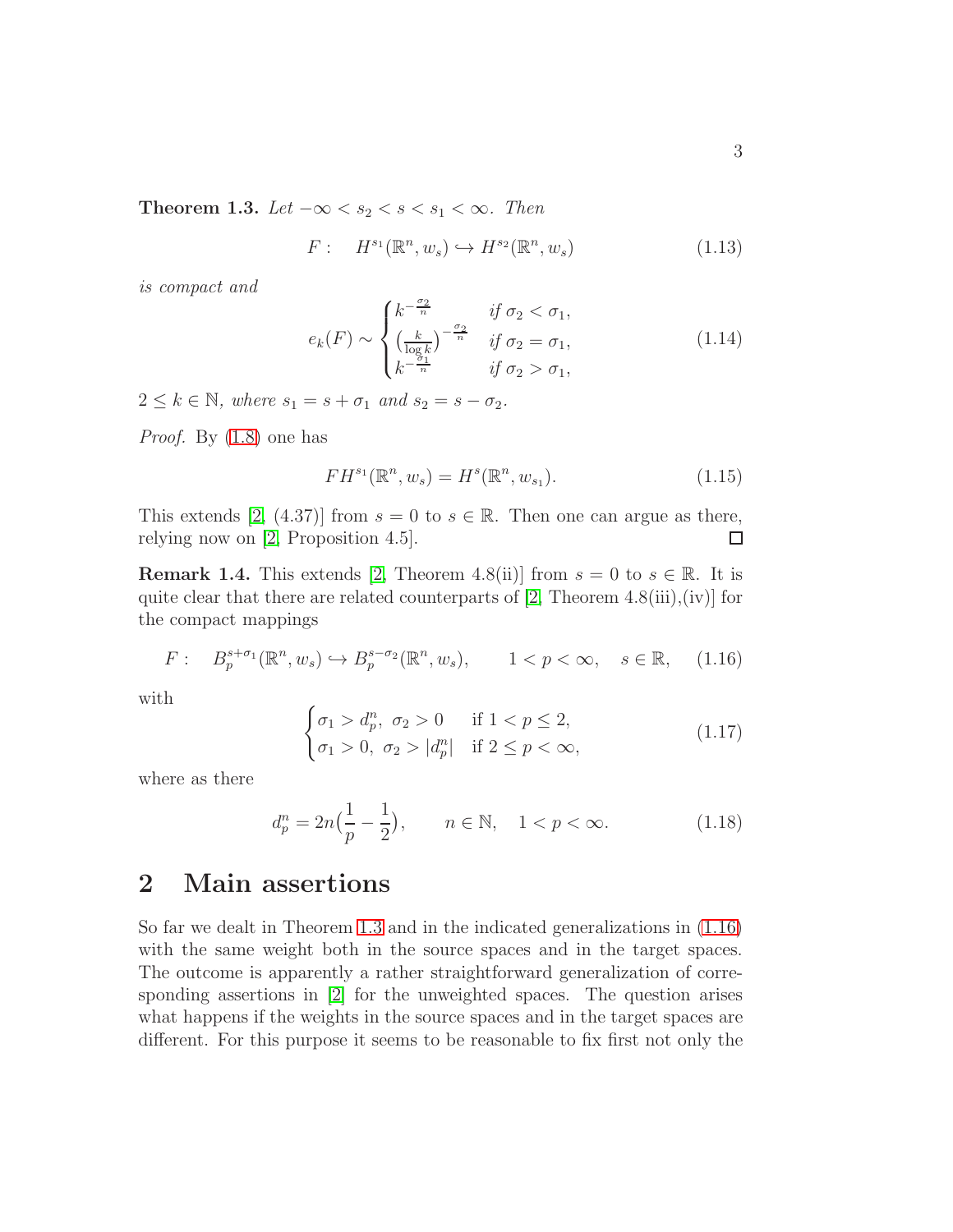integrability parameter p with  $1 < p < \infty$ , but also the smoothness  $s \in \mathbb{R}$ and to ask, suggested by [\(1.10\)](#page-1-2), for compact mappings

<span id="page-3-4"></span>
$$
F: \quad B_p^s(\mathbb{R}^n, w_{s+\alpha}) \hookrightarrow B_p^s(\mathbb{R}^n, w_{s-\beta}),\tag{2.1}
$$

 $1 < p < \infty$ ,  $s \in \mathbb{R}$ ,  $\alpha > 0$ ,  $\beta > 0$ . First we deal with the case  $p = 2$  using the notation recalled in [\(1.6\)](#page-1-3).

<span id="page-3-3"></span>**Proposition 2.1.** Let  $s \in \mathbb{R}$ ,  $\alpha > 0$  and  $\beta > 0$ . Then

$$
F: Hs(\mathbb{R}^n, w_{s+\alpha}) \hookrightarrow Hs(\mathbb{R}^n, w_{s-\beta})
$$
 (2.2)

is compact and

<span id="page-3-0"></span>
$$
e_k(F) \sim \begin{cases} k^{-\frac{\alpha}{n}} & \text{if } \alpha < \beta, \\ \left(\frac{k}{\log k}\right)^{-\frac{\alpha}{n}} & \text{if } \alpha = \beta, \\ k^{-\frac{\beta}{n}} & \text{if } \alpha > \beta, \end{cases} \tag{2.3}
$$

 $2 \leq k \in \mathbb{N}$ .

*Proof.* By [\[2,](#page-7-0) Corollary 4.7(ii)] one has that

$$
id: L_2(\mathbb{R}^n, w_\alpha) \hookrightarrow H^{-\sigma}(\mathbb{R}^n)
$$
\n(2.4)

with  $\alpha > 0$  and  $\sigma > 0$  is compact and

$$
e_k(F) \sim \begin{cases} k^{-\frac{\sigma}{n}} & \text{if } \sigma < \alpha, \\ \left(\frac{k}{\log k}\right)^{-\frac{\sigma}{n}} & \text{if } \sigma = \alpha, \\ k^{-\frac{\alpha}{n}} & \text{if } \sigma > \alpha, \end{cases} \tag{2.5}
$$

 $2 \leq k \in \mathbb{N}$ . Then it follows from the two isomorphisms [\(1.3\)](#page-0-1) and [\(1.4\)](#page-0-0) that

<span id="page-3-1"></span>
$$
\text{id}: \quad H^{s+\alpha}(\mathbb{R}^n, w_s) \hookrightarrow H^s(\mathbb{R}^n, w_{s-\beta}), \qquad s \in \mathbb{R}, \tag{2.6}
$$

with  $\alpha > 0$  and  $\beta > 0$  is compact and

<span id="page-3-2"></span>
$$
e_k(F) \sim \begin{cases} k^{-\frac{\alpha}{n}} & \text{if } \alpha < \beta, \\ \left(\frac{k}{\log k}\right)^{-\frac{\alpha}{n}} & \text{if } \alpha = \beta, \\ k^{-\frac{\beta}{n}} & \text{if } \alpha > \beta, \end{cases}
$$
 (2.7)

 $2 \leq k \in \mathbb{N}$ . Now one obtains  $(2.3)$  from  $(2.6)$ ,  $(2.7)$  and

$$
FH^{s}(\mathbb{R}^{n}, w_{s+\alpha}) = H^{s+\alpha}(\mathbb{R}^{n}, w_{s})
$$
\n(2.8)

according to Proposition [1.1.](#page-1-4)

 $\Box$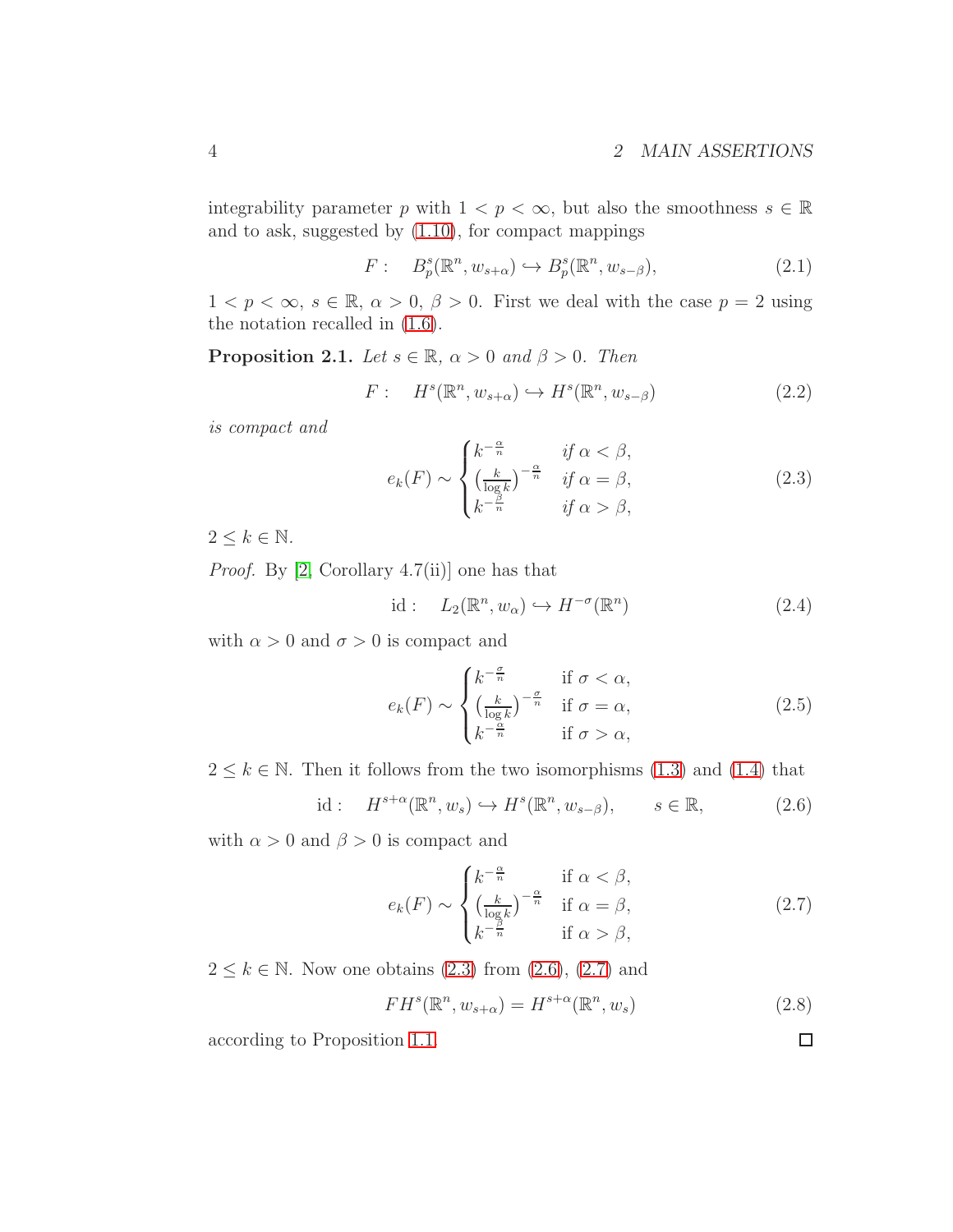We extend Proposition [2.1](#page-3-3) and ask for conditions ensuring that  $F$  in  $(2.1)$ is compact. Let  $d_p^n = 2n(\frac{1}{p} - \frac{1}{2})$  $(\frac{1}{2})$  be as in [\(1.18\)](#page-2-2).

<span id="page-4-6"></span>**Theorem 2.2.** (i) Let  $1 < p \leq 2$ ,  $s \in \mathbb{R}$  and  $\alpha > 0$ ,  $\beta > 0$ . Then

<span id="page-4-0"></span>
$$
F: B_p^s(\mathbb{R}^n, w_{s+\alpha}) \hookrightarrow B_p^s(\mathbb{R}^n, w_{s-d_p^n-\beta})
$$
\n(2.9)

is compact and

<span id="page-4-2"></span>
$$
e_k(F) \le c \begin{cases} k^{-\frac{\alpha}{n}} & \text{if } \alpha < \beta, \\ \left(\frac{k}{\log k}\right)^{-\frac{\alpha}{n}} (\log k)^{\frac{1}{p} - \frac{1}{2}} & \text{if } \alpha = \beta, \\ k^{-\frac{\beta}{n}} & \text{if } \alpha > \beta, \end{cases} \tag{2.10}
$$

for some  $c > 0$  and all  $2 \leq k \in \mathbb{N}$ .

(ii) Let  $2 \le p < \infty$ ,  $s \in \mathbb{R}$  and  $\alpha > 0$ ,  $\beta > 0$ . Then

<span id="page-4-4"></span>
$$
F: B_p^s(\mathbb{R}^n, w_{s+|d_p^n|+\alpha}) \hookrightarrow B_p^s(\mathbb{R}^n, w_{s-\beta})
$$
\n(2.11)

is compact and

<span id="page-4-5"></span>
$$
e_k(F) \le c \begin{cases} k^{-\frac{\alpha}{n}} & \text{if } \alpha < \beta, \\ \left(\frac{k}{\log k}\right)^{-\frac{\alpha}{n}} (\log k)^{\frac{1}{2} - \frac{1}{p}} & \text{if } \alpha = \beta, \\ k^{-\frac{\beta}{n}} & \text{if } \alpha > \beta, \end{cases} \tag{2.12}
$$

for some  $c > 0$  and all  $2 \leq k \in \mathbb{N}$ .

*Proof.* Step 1. The case  $p = 2$  is covered by Proposition [2.1](#page-3-3) (even with equivalence instead of an estimate from above).

Step 2. Let  $1 < p < 2$ . In modification of [\(2.9\)](#page-4-0) we ask first under which conditions  $F$  in  $(2.1)$ ,

<span id="page-4-1"></span>
$$
F: B_p^s(\mathbb{R}^n, w_{s+\alpha}) \hookrightarrow B_p^s(\mathbb{R}^n, w_{s-\beta})
$$
\n(2.13)

is compact. By the isomorphism [\(1.3\)](#page-0-1) and the well–known embedding for unweighted spaces we have the continuous embedding

<span id="page-4-3"></span>
$$
\mathrm{id}_1: \quad B_p^s(\mathbb{R}^n, w_{s+\alpha}) \hookrightarrow H^{s-n(\frac{1}{p}-\frac{1}{2})}(\mathbb{R}^n, w_{s+\alpha}).\tag{2.14}
$$

This shows, combined with with

$$
FH^{s-n(\frac{1}{p}-\frac{1}{2})}(\mathbb{R}^n, w_{s+\alpha}) = H^{s+\alpha}(\mathbb{R}^n, w_{s-n(\frac{1}{p}-\frac{1}{2})}),
$$
\n(2.15)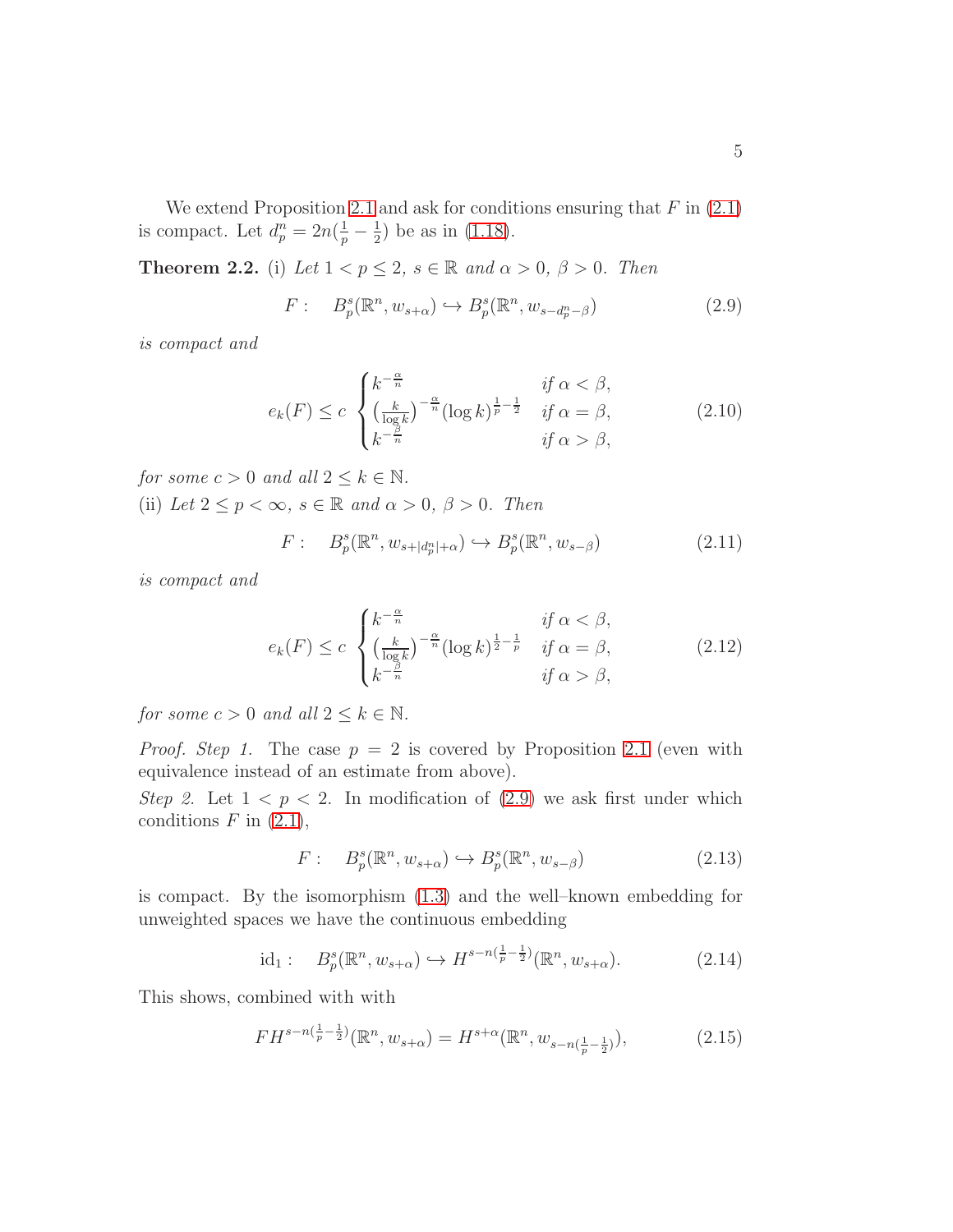covered by Proposition [1.1](#page-1-4) that [\(2.13\)](#page-4-1) can be reduced to the question under which conditions

<span id="page-5-0"></span>
$$
\mathrm{id}_2: \quad H^{s+\alpha}(\mathbb{R}^n, w_{s-n(\frac{1}{p}-\frac{1}{2})}) \hookrightarrow B_p^s(\mathbb{R}^n, w_{s-\beta}) \tag{2.16}
$$

is compact. For this purpose we specify [\[2,](#page-7-0) Proposition 4.5,  $(4.7)$ – $(4.14)$ ] to id<sub>2</sub>. This requires in the notation used there  $\alpha > 0$ ,

$$
\delta = \alpha + n\left(\frac{1}{p} - \frac{1}{2}\right) = \alpha + \frac{1}{2}d_p^n, \qquad \varrho = \frac{\delta}{n} > 0,\tag{2.17}
$$

and

$$
\frac{1}{p} < \frac{1}{p_*} = \frac{1}{2} + \frac{1}{n} \left( s - \frac{n}{p} + \frac{n}{2} - s + \beta \right) = 1 - \frac{1}{p} + \frac{\beta}{n} \tag{2.18}
$$

resulting in  $\beta > 2n(\frac{1}{p} - \frac{1}{2})$  $\frac{1}{2}$ ) =  $d_p^n$ . Then it follows from [\[2,](#page-7-0) Proposition 4.5] that id<sub>2</sub> in [\(2.16\)](#page-5-0) is compact. Replacing there  $s_1$  by  $s + \alpha$ ,  $s_2$  by s,  $\alpha$  by  $\beta - n(\frac{1}{p} - \frac{1}{2})$  $(\frac{1}{2}) = \beta - \frac{1}{2}$  $\frac{1}{2}d_p^n$ ,  $p_1$  by 2 and  $p_2$  by p one obtains for the corresponding entropy numbers

<span id="page-5-1"></span>
$$
e_k(\text{id}_2) \le c \begin{cases} k^{-\frac{\alpha}{n}} & \text{if } \alpha + \frac{1}{2}d_p^n < \beta - \frac{1}{2}d_p^n, \\ \left(\frac{k}{\log k}\right)^{-\frac{\alpha}{n}} (\log k)^{\frac{1}{p} - \frac{1}{2}} & \text{if } \alpha + \frac{1}{2}d_p^n = \beta - \frac{1}{2}d_p^n, \\ k^{-\frac{\beta}{n} + \frac{1}{p} - \frac{1}{2} + \frac{1}{p} - \frac{1}{2}} & \text{if } \alpha + \frac{1}{2}d_p^n > \beta - \frac{1}{2}d_p^n. \end{cases} \tag{2.19}
$$

Then [\(2.10\)](#page-4-2) follows from [\(2.14\)](#page-4-3)–[\(2.16\)](#page-5-0) and [\(2.19\)](#page-5-1) replacing there  $\beta$  by  $\beta + d_p^n$ . Step 3. Let  $2 < p < \infty$ . As in Step 4 of the proof of [\[2,](#page-7-0) Theorem 4.8] we rely on the duality

$$
B_p^s(\mathbb{R}^n, w_\sigma)' = B_{p'}^{-s}(\mathbb{R}^n, w_{-\sigma}), \qquad 1 < p < \infty, \quad \frac{1}{p} + \frac{1}{p'} = 1,\tag{2.20}
$$

 $s \in \mathbb{R}, \sigma \in \mathbb{R}$ , in the framework of the dual pairing  $(S(\mathbb{R}^n), S'(\mathbb{R}^n))$ . The isomorphism [\(1.3\)](#page-0-1) shows that also the weighted spaces  $B_p^s(\mathbb{R}^n, w_\sigma)$  are isomorphic to  $\ell_p$ . Then one can apply the duality theory for entropy numbers as described there. Using  $d_{p'}^n = -d_p^n$  one obtains part (ii) of the above theorem by the indicated duality from part (i).  $\Box$ 

Remark 2.3. The outcome may justify to deal not only with unweighted spaces as in the Theorems [\[2,](#page-7-0) Theorem 4.8] but also with the above weighted spaces for fixed  $s \in \mathbb{R}$  and p with  $1 < p < \infty$ . The typical gap  $d_p^n$  for the smoothness in the unweighted case is now shifted to the weights.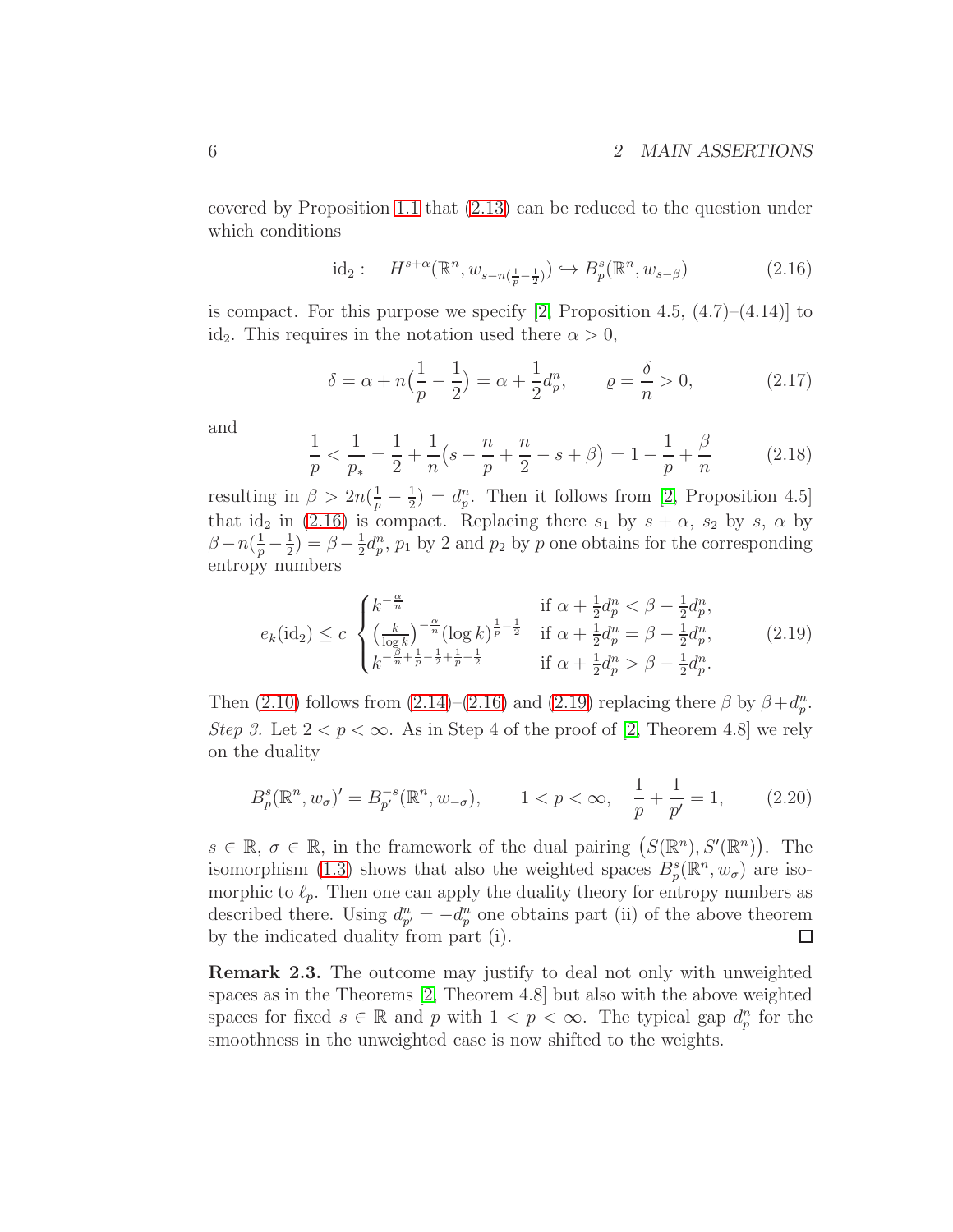**Remark 2.4.** If  $1 < p \leq 2$ ,  $\alpha \neq \beta$  and  $0 < q_{\alpha}, q_{\beta} \leq \infty$  then the estimate [\(2.10\)](#page-4-2) remains valid for

$$
F: \quad B_{p,q_{\alpha}}^{s}(\mathbb{R}^{n},w_{s+\alpha}) \hookrightarrow B_{p,q_{\beta}}^{s}(\mathbb{R}^{n},w_{s-d_{p}^{n}-\beta}).\tag{2.21}
$$

Similarly for  $(2.11)$ ,  $(2.12)$ . This follows by real interpolation in the same way as in [\[2,](#page-7-0) Corollary 4.10]. For this purpose one should first shift the s–dependence for the weights to the exponents of the estimates for the corresponding entropy numbers and use afterwards that the interpolation of  $B_{p,q}^s(\mathbb{R}^n, w_\gamma)$  for a fixed weight  $w_\gamma$  is the same as for their unweighted ancestors  $B_{p,q}^s(\mathbb{R}^n)$ .

### 3 Spectral theory

Let  $K : B \hookrightarrow B$  be a linear compact operator in a complex infinitely dimensional quasi–Banach space B. Let  $e_k(B)$  be its entropy numbers. Let  $\{\lambda_k(K)\}\$  be the sequence of all non–zero eigenvalues of K, repeated according to their algebraic multiplicity and naturally ordered by magnitude. We used in [\[3\]](#page-7-2) Carl's observation

<span id="page-6-1"></span>
$$
|\lambda_k(K)| \le \sqrt{2}e_k(K), \qquad k \in \mathbb{N}, \tag{3.1}
$$

to study the distribution of eigenvalues for distinguished so–called Fourier operators based on corresponding assertions in [\[2\]](#page-7-0). Details, explanations and references may be found in [\[3\]](#page-7-2). This will not be repeated here. One can now use Theorem [2.2](#page-4-6) and other assertions obtained in this note to extend this theory to further classes of operators. This will not be done. But we illustrate what can be expected by a simple example. Let as before  $w_{\sigma}(x) = (1+|x|^2)^{\sigma/2}, \sigma \in \mathbb{R}, x \in \mathbb{R}^n$ . Recall that  $H^0(\mathbb{R}^n, w_{\sigma}) = L_2(\mathbb{R}^n, w_{\sigma})$ .

<span id="page-6-2"></span>**Proposition 3.1.** Let  $\alpha > 0$ . Then  $K_{\alpha} = w_{-\alpha} \circ F \circ w_{-\alpha}$  is a compact operator in  $L_2(\mathbb{R}^n)$  and for some  $c > 0$ ,

<span id="page-6-0"></span>
$$
|\lambda_k(K_\alpha)| \le c \left(\frac{k}{\log k}\right)^{-\frac{\alpha}{n}}, \qquad 2 \le k \in \mathbb{N}.
$$
 (3.2)

*Proof.* One can decompose  $K_{\alpha}$  into the two isomorphic mappings  $f \mapsto w_{-\alpha}f$ from  $L_2(\mathbb{R}^n)$  onto  $L_2(\mathbb{R}^n, w_\alpha)$  and from  $L_2(\mathbb{R}^n, w_{-\alpha})$  onto  $L_2(\mathbb{R}^n)$  combined with

$$
F: L_2(\mathbb{R}^n, w_\alpha) \hookrightarrow L_2(\mathbb{R}^n, w_{-\alpha}).
$$
\n(3.3)